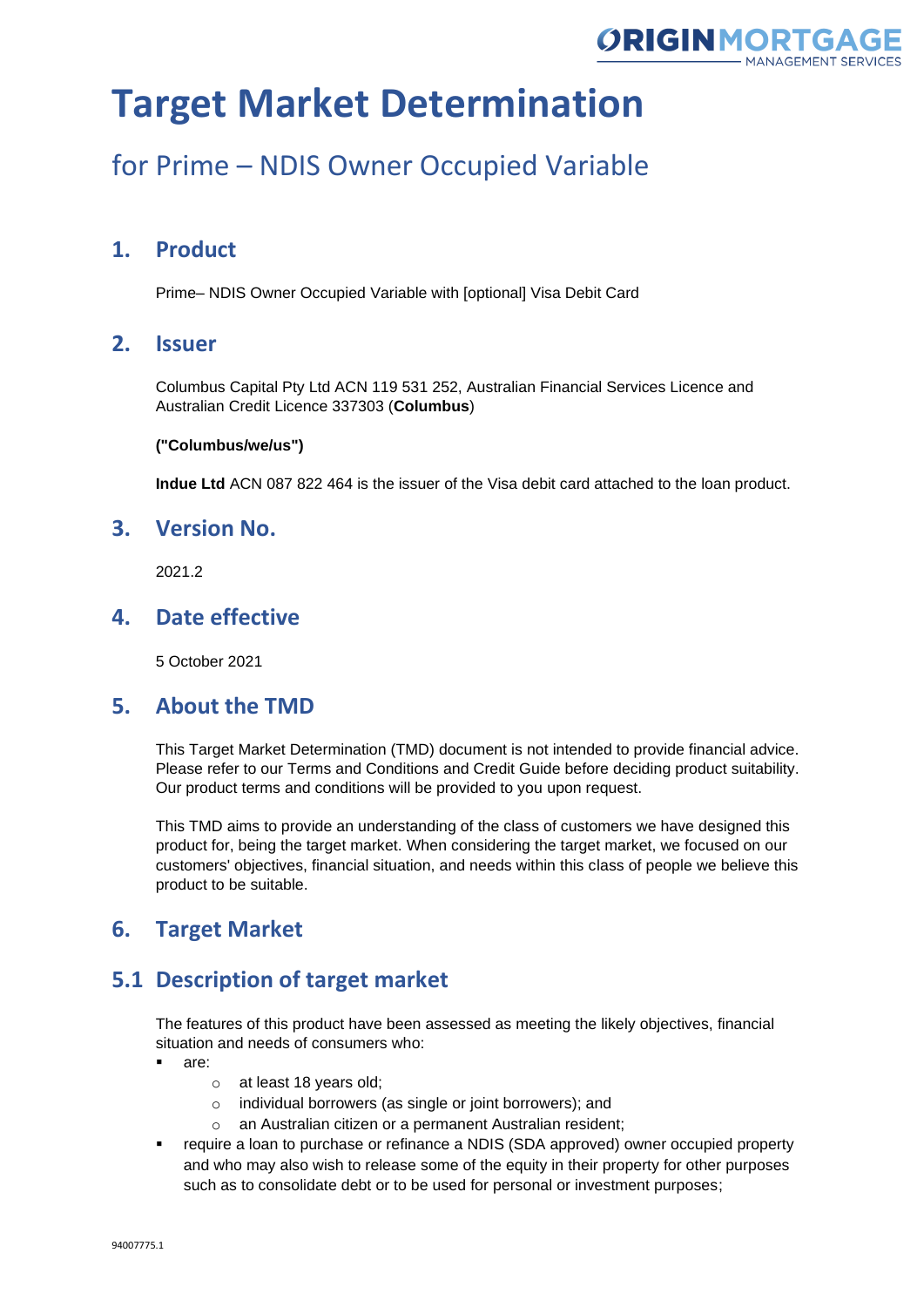

## for Prime – NDIS Owner Occupied Variable

- require an offset account;
- **•** require the use of a Visa Debit card;
- require the flexibility of a variable interest rate;
- require the ability to make additional extra repayments without penalty; and
- want the option of either principal and interest or interest only repayments.
- satisfy our eligibility criteria;

▪

Although variable interest rates fluctuate, the product meets the likely objectives, financial situation and needs of consumers in the target market because it allows them to deposit funds into an offset account and/or make additional payments directly into the loan to reduce the amount of interest payable whilst maintaining the ability to draw on surplus funds when required. This product also allows consumers to select interest only or principal and interest repayments in order to reduce their overall debt and build equity.

### **5.2 Classes of consumers for who the product may not be suitable**

This product may not be suitable for consumers who:

- do not meet the eligibility requirements;
- are seeking the certainty of fixed repayments over the term of the loan;
- are looking to purchase or refinance a residential investment property;
- are looking to construct a property; or
- require the ability to provide alternative methods of income verification.

### **5.3 Description of the Product, including key attributes**

- Variable interest rate;
- Repayment options:
	- o principal and interest; or
	- o interest only
- Redraw available
- Minimum loan size: \$50,000
- Maximum Loan Size: \$2,000,000 (subject to LVR and postcode policy)
- Maximum LVR:
	- o 80% for Inner-City postcodes
	- o 90% for Regional postcodes
	- o 95% for Metro and Non-Metro postcodes
- Application fee may be payable
- Settlement fee may be payable
- Valuation fee may be payable
- Ongoing fee may be payable
- Offset facility available

### **7. Distribution Conditions/ Restrictions**

The following distribution channels and conditions have been assessed as being appropriate to direct the distribution of the product to the target market: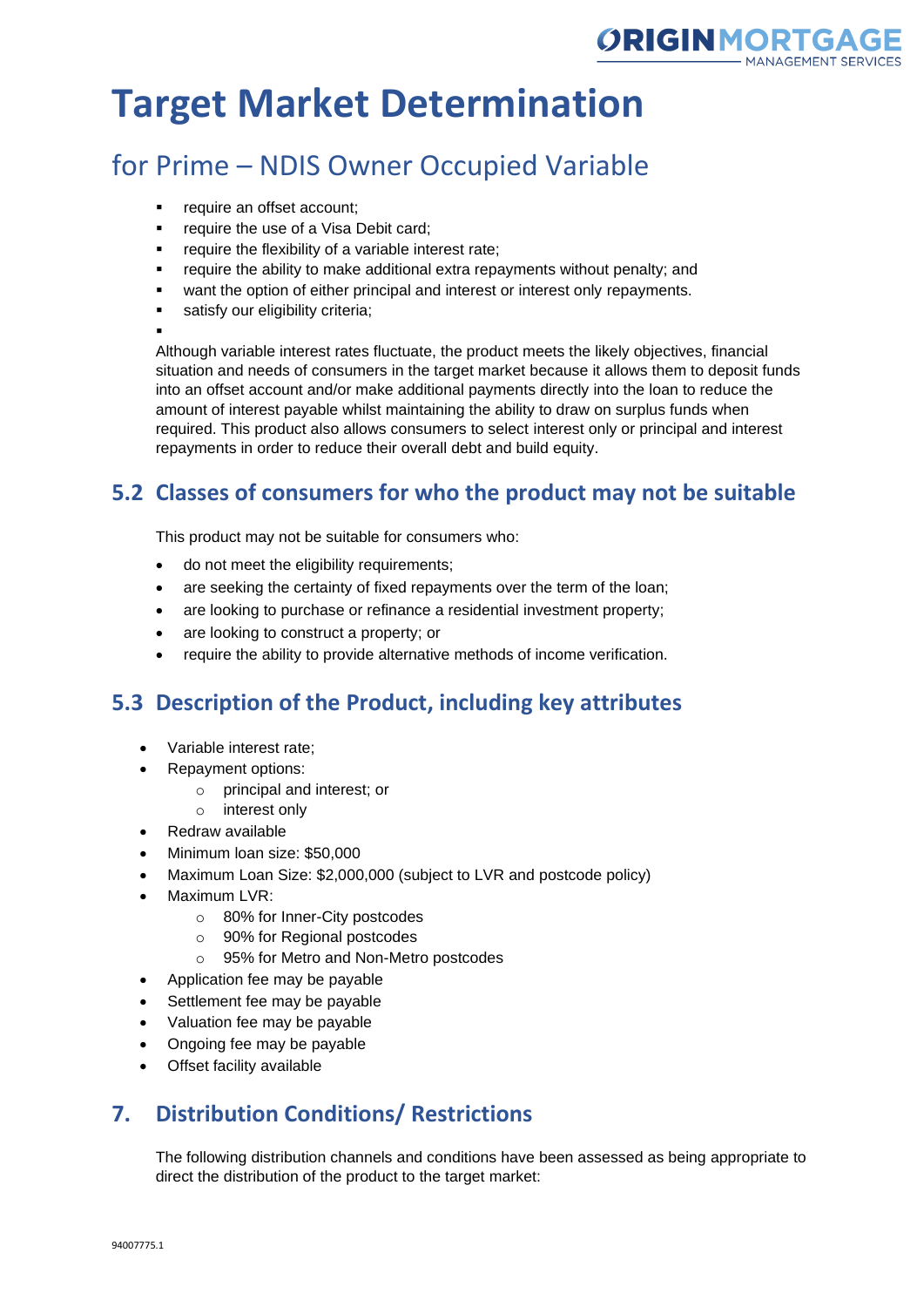

### for Prime – NDIS Owner Occupied Variable

- **Direct** 
	- Online
	- By phone
	- In person (e.g. branch, agency, or premises visit)
- Third party Accredited mortgage brokers subject to Best Interests Duty (BID)

The distribution channels and conditions are appropriate because:

- the product has a wide target market;
- our staff have the necessary training, knowledge and accreditation (if required) to assess whether the consumer is within the target market. All of our staff must continually satisfy annual compliance reviews.
- we rely on existing distributors, methods, controls and supervision already in place;
- our approval system has checks and controls in place to flag applicants who may be outside the target market; and
- accredited mortgage brokers are subject to a higher duty under BID to ensure that the product is in the best interests of the particular consumer.

### **8. TMD Reviews**

We will review this TMD as follows:

| Initial review  | Within 12 months of the date of this TMD                                                                                                                                                                                                                                                                                                                                                                                                                                                                                                                                                         |
|-----------------|--------------------------------------------------------------------------------------------------------------------------------------------------------------------------------------------------------------------------------------------------------------------------------------------------------------------------------------------------------------------------------------------------------------------------------------------------------------------------------------------------------------------------------------------------------------------------------------------------|
| Periodic review | Each year on the anniversary of this TMD.                                                                                                                                                                                                                                                                                                                                                                                                                                                                                                                                                        |
| Review triggers | Specific events will prompt Columbus to review this TMD, which<br>includes:<br>A significant dealing of the product to consumers outside the<br>target market occurs;<br>A significant number of complaints are received from<br>customers in relation to the product;<br>A significant number of defaults occur;<br>A significant breach has occurred in connection with the<br>issuing and distribution of this product; and<br>A significant number of late repayments are being recorded;<br>A material change is made to this product.<br>Unexpected early stage arrears are detected<br>٠. |

If a review trigger occurs, we will complete a review of the TMD within ten business days. Meanwhile, we will cease to offer this product to our customers until our TMD review concludes and any necessary changes to the product or TMD, including distribution methods, are made.

### **9. Monitoring and reporting of this TMD**

The following data must be provided to us by any person who engages in retail product distribution conduct in relation to this product: